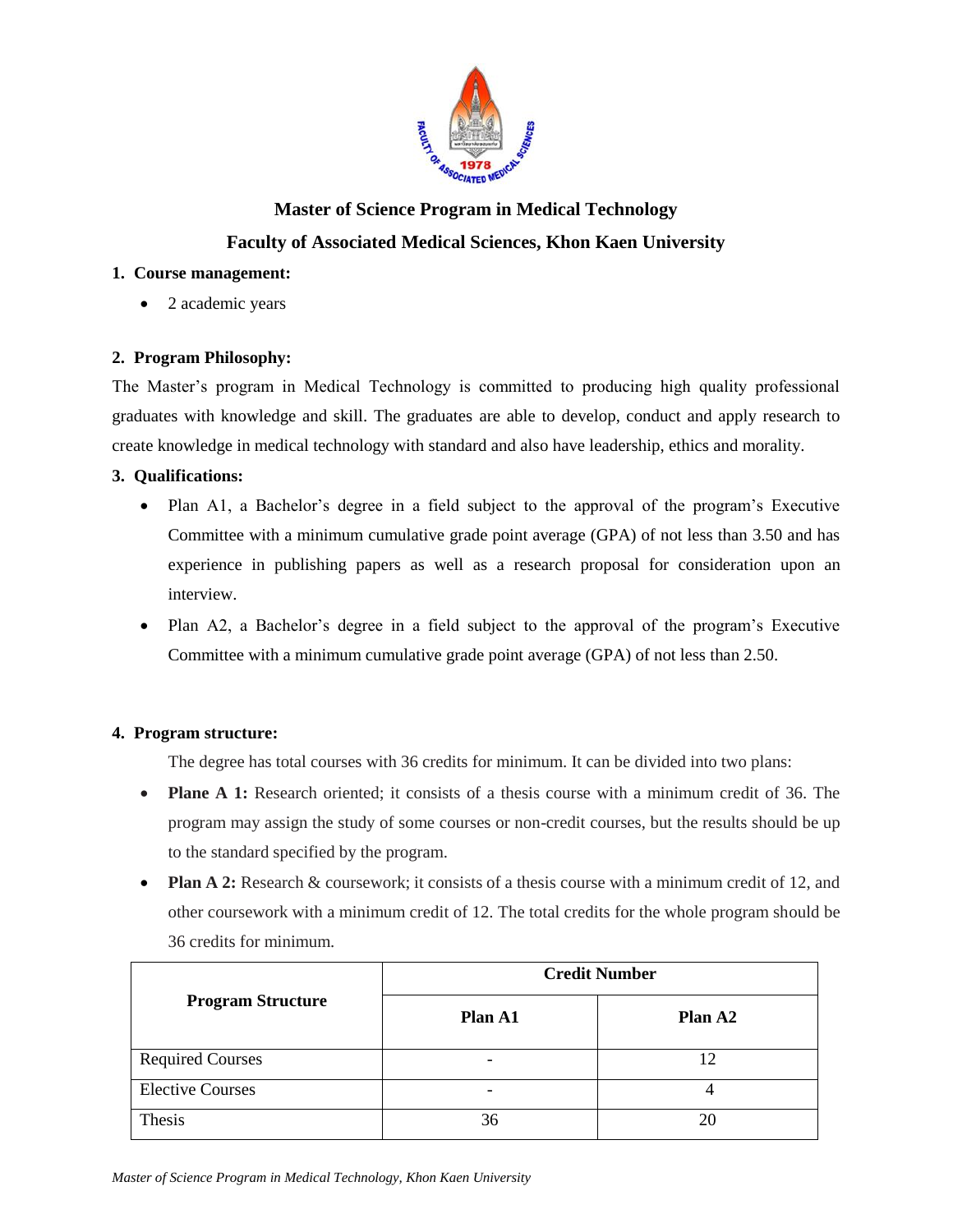| <b>Total</b> | 50 | -56 |
|--------------|----|-----|
|              |    |     |

# **5. Required Courses:**

| <b>Course Code</b> | <b>Course Title</b>                                                    | <b>Credit Hours</b> |
|--------------------|------------------------------------------------------------------------|---------------------|
| AM 137 501         | Modern Cell Biology                                                    | $3(3-0-6)$          |
| AM 137 502         | Clinical Laboratory Result Analysis, Interpretation and<br>Correlation | $2(2-0-4)$          |
| AM 137 503         | Clinical Laboratory and Quality Management System                      | $2(2-0-4)$          |
| AM 137 504         | Assessment of Tests in Medical Diagnostic Laboratory                   | $1(0-2-1)$          |
| AM 137 505         | Research Methodology and Biostatistics in Medical<br>Technology        | $2(2-0-4)$          |
| AM 137 891         | Current Topics in Medical Technology I                                 | $1(0-3-2)$          |
| AM 137 892         | Current Topics in Medical Technology II                                | $1(0-3-2)$          |

## **6. Elective Courses**:

| <b>Course Code</b> | <b>Course Title</b>                                                                               | <b>Credit Hours</b> |
|--------------------|---------------------------------------------------------------------------------------------------|---------------------|
| AM 137 108         | Research in Proteomic, Kinome, Metabolomic and<br><b>Medical Applications</b>                     | $1(1-0-2)$          |
| AM 137 206         | Molecular Genetics of Bacteria                                                                    | $2(2-0-4)$          |
| AM 137 207         | Molecular Genetics of Major Histocompatibility Complex<br>Special Problems in Clinical Immunology | $2(2-0-4)$          |
| AM 137 504         | Assessment of Tests in Medical Diagnostic Laboratory                                              | $1(0-2-1)$          |
| AM 137 505         | Research Methodology and Biostatistics in Medical<br>Technology                                   | $2(2-0-4)$          |
| AM 137 891         | Current Topics in Medical Technology I                                                            | $1(0-3-2)$          |
| AM 137 892         | Current Topics in Medical Technology II                                                           | $1(0-3-2)$          |

# **7. Thesis**:

| <b>Course Code</b> | <b>Course Title</b> | <b>Credits</b> |
|--------------------|---------------------|----------------|
| AM 137 898         | Thesis              | 36             |
| AM 137 899         | Thesis              | 20             |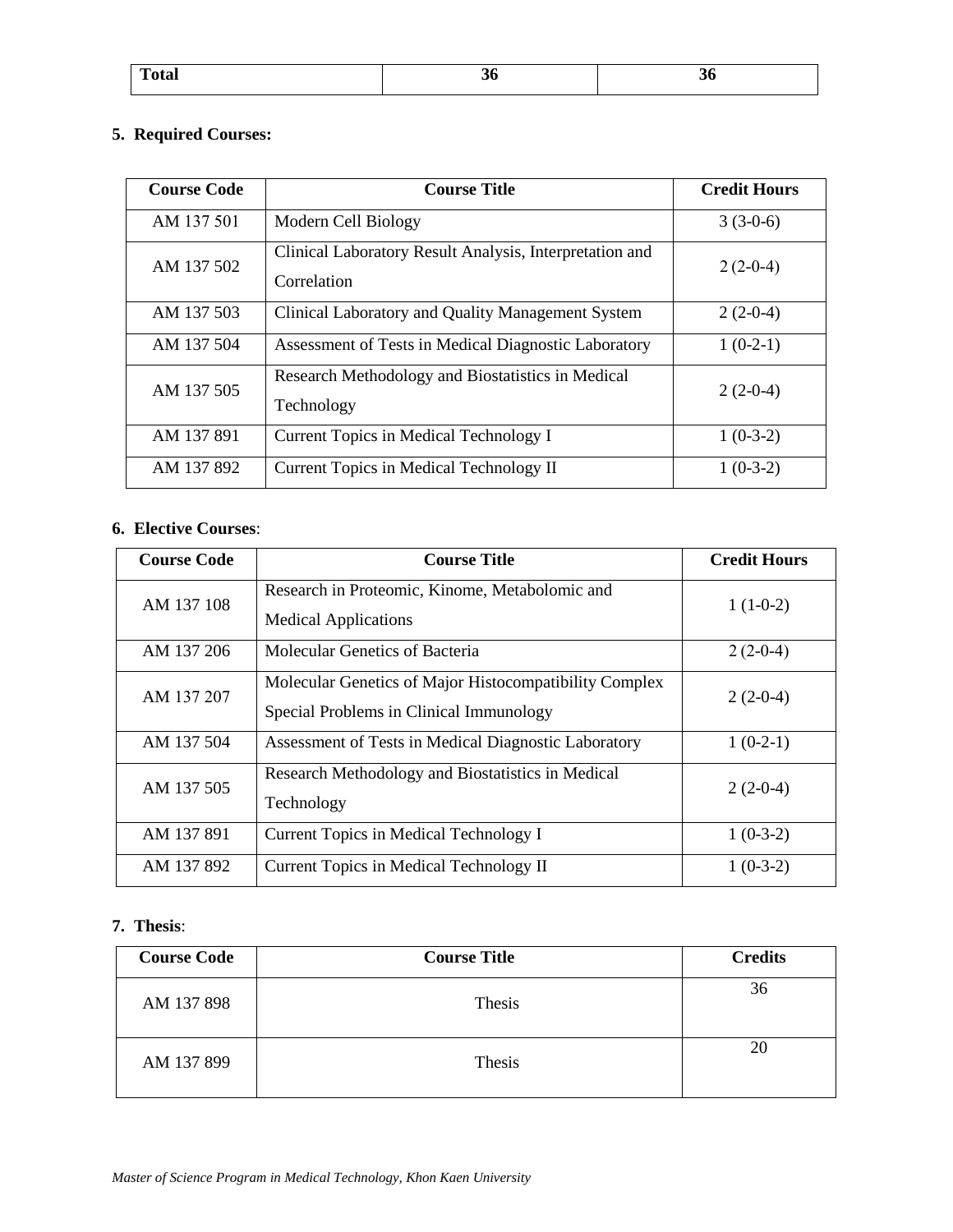# **8. Study Plan:**

| $1st$ Year |                                                      | <b>First semester</b> |            |
|------------|------------------------------------------------------|-----------------------|------------|
|            |                                                      | Plan A 1              | Plan A 2   |
| AM 137 501 | Modern Cell Biology                                  |                       | $3(3-0-6)$ |
| AM 137 503 | Clinical Laboratory and Quality Management System    |                       | $2(2-0-4)$ |
| AM 137 504 | Assessment of Tests in Medical Diagnostic Laboratory |                       | $1(0-2-1)$ |
| AM 137 505 | Research Methodology and Biostatistics in Medical    |                       | $2(2-0-4)$ |
|            | Technology                                           |                       |            |
| AM 137 891 | Current Topics in Medical Technology I               |                       | $1(0-3-2)$ |
| AM XXX XXX | Elective                                             |                       | $2(x-x-x)$ |
| AM 137 898 | Thesis                                               | 9                     |            |
|            | <b>Total</b>                                         | 9                     | 11         |
|            | <b>Total Credit Attempted</b>                        | 9                     | 11         |
| $1st$ Year | <b>Second semester</b>                               |                       |            |

| $\sim$ $\sim$ $\sim$ $\sim$ |                                                     | Decoma Demodel |            |  |
|-----------------------------|-----------------------------------------------------|----------------|------------|--|
|                             |                                                     | Plan $A_1$     | Plan A 2   |  |
| AM 137 502                  | Clinical Laboratory Result Analysis, Interpretation |                | $2(2-0-4)$ |  |
| AM 137 892                  | Current Topics in Medical Technology II             | -              | $1(0-3-2)$ |  |
| AM XXX XXX                  | Elective                                            |                | $2(x-x-x)$ |  |
| AM 137 898                  | Thesis                                              | 9              |            |  |
| AM 137 899                  | Thesis                                              |                | 4          |  |
|                             | <b>Total</b>                                        | 9              | 9          |  |
|                             | <b>Total Credit Attempted</b>                       | 18             | 20         |  |

| $2nd$ year           |                               | <b>First Semester</b>    |                   |
|----------------------|-------------------------------|--------------------------|-------------------|
|                      |                               | Plan A 1                 | Plan A 2          |
| AM 137 898           | Thesis                        | 9                        | $\qquad \qquad -$ |
| AM 137 899           | Thesis                        |                          | 10                |
|                      | <b>Total</b>                  | 9                        | 10                |
|                      | <b>Total Credit Attempted</b> | 27                       | 30                |
| 2 <sup>nd</sup> Year |                               | <b>Second Semester</b>   |                   |
|                      |                               | Plan A 1                 | Plan A 2          |
| AM 137 898           | Thesis                        | 9                        |                   |
| AM 137 899           | Thesis                        | $\overline{\phantom{0}}$ | 6                 |
|                      | <b>Total</b>                  | 9                        | 6                 |
|                      | <b>Total Credit Attempted</b> | 36                       | 36                |

*Master of Science Program in Medical Technology, Khon Kaen University*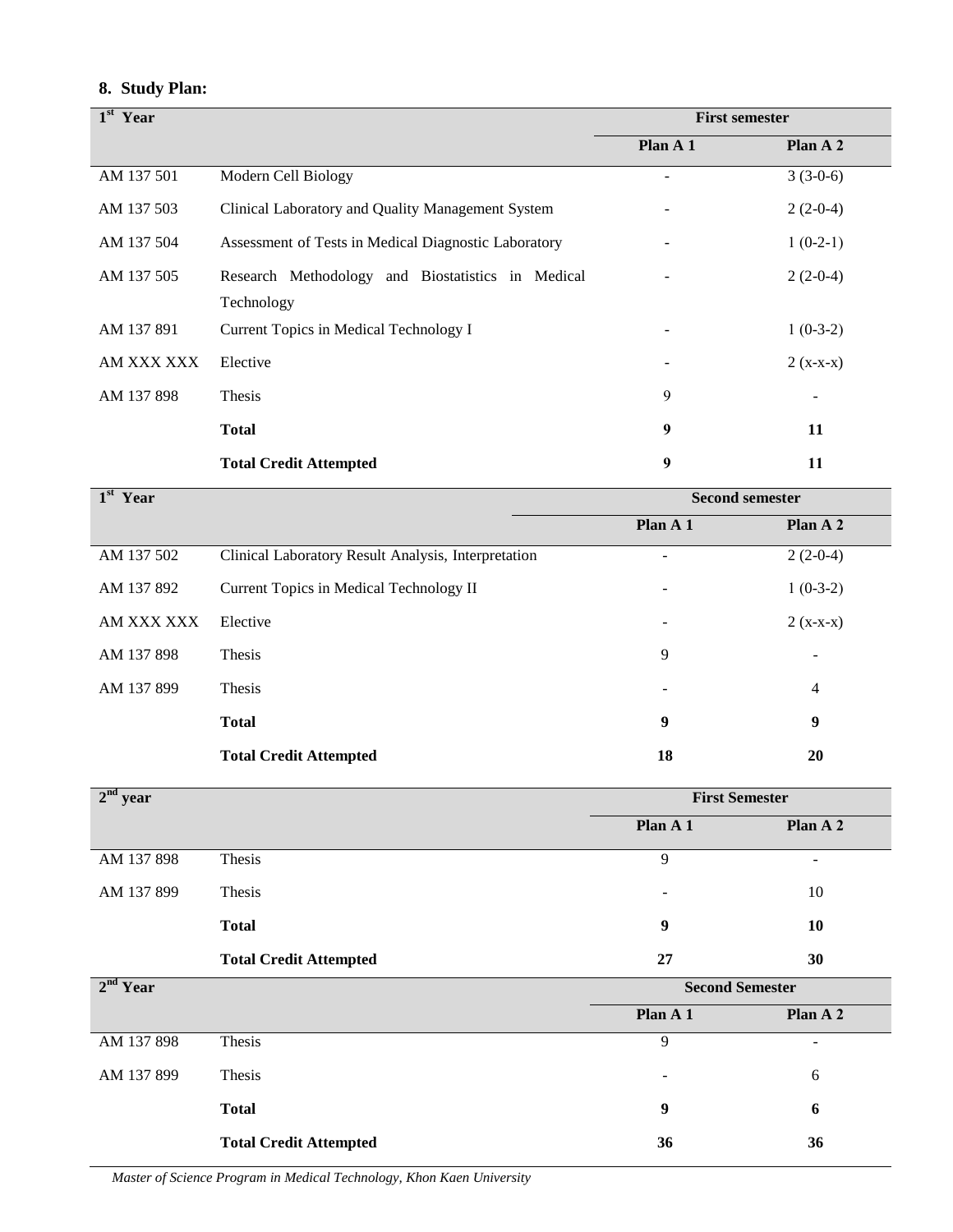## **9. Course description**

#### **AM 137 501 Modern Cell Biology 3 (3-0-6)**

Cell structure of prokaryote and eukaryote, DNA: structures, synthesis, metabolism and functions, protein: structures, synthesis, metabolism and functions, carbohydrate and lipid: structures, synthesis, metabolism and functions, gene expression and regulations, intracellular and extracellular traffic, cell cycle and regulations, cell senescence and cell death, signal transduction and signaling pathways, extracellular matrix and its signaling, stem cells: types and lineages, tumor biology, molecular biological techniques, genomics, proteomics and metabolomics, cell culture and animal models

# **AM 137 502 Clinical Laboratory Result Analysis, Interpretation and Correlation 2( 2-0-4)**

Clinical laboratory result analysis and interpretation, correlations between pathogenesis, pathophysiology, and laboratory results, problem-based learning using case studies including self-study, presentations and discussions

#### **AM 137 503 Clinical Laboratory and Quality Management System 2 (2-0-4)**

Concepts of total quality management (TQM) in clinical laboratory, customer expectation, evidence based monitoring, standards requirements, quality management system, standards of clinical laboratory, good clinical practice (GCP), guidelines of good clinical laboratory practice (GCLP), professional standards, laboratory quality assurance, methods of validation and verification, quality control, proficiency testing and peer groups, six Sigma and applications, utility management, assessment of benefit, cost effectiveness, environmental management, laboratory information management system (LIMS), document control in clinical laboratory, risk management system, knowledge management and experience sharing with accredited laboratory and case studies

### **AM 137 504 Assessment of Tests in Medical Diagnostic Laboratory**

#### **1 (0-2-4)**

Types of medical diagnostic tests and assessment of test kit, research design and important points for medical diagnostic laboratory tests, evaluation of test performance in medical diagnostic laboratory tests including validity, reliability, feasibility, clinical outcomes, and selection of the proper test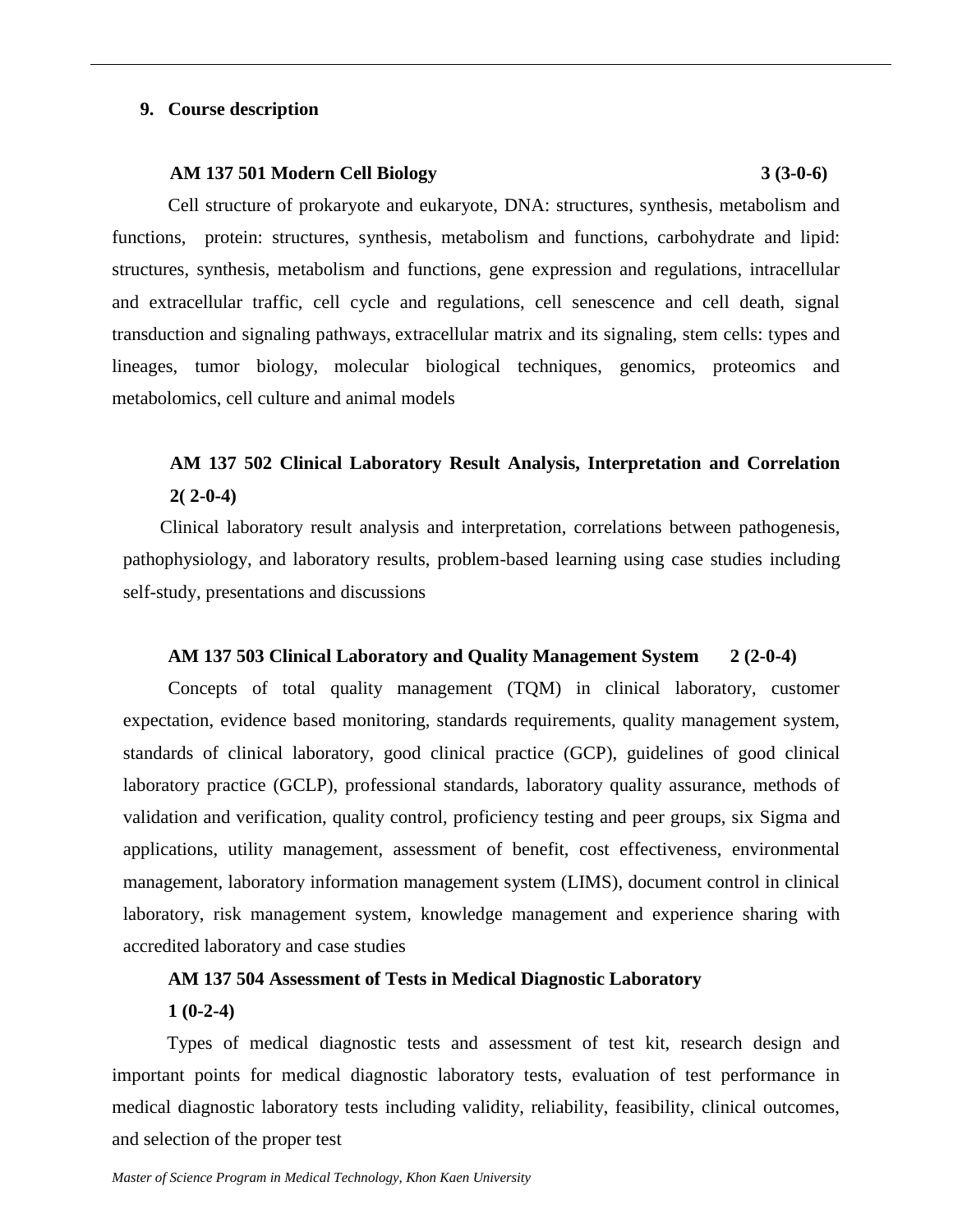#### **AM 137 505 Research Methodology and Biostatistics in Medical Technology**

#### **2(2-0-4)**

Research process, proposal development, report writing and publication, ethics in human research, ethics in research literature review, information technology, biostatistics in medical technology, data analysis, probability and distribution, sample size and random sampling, descriptive statistics, inferential statistics, hypothesis testing using parametric and nonparametric statistics, variance analysis, correlation and linear regression analysis, quantitative research, statistics for diagnosis

# **AM 137 108 Research in Proteomics, Kinome, Metabolomics and Medical Applications**

### **1 (1-0-2)**

Principles studies in proteomics, kinome and metabolomics, technologies, and analyses in proteomic, kinomic and metabolomic research and medical applications

### **AM 137 891 Current Topics in Medical Technology I 1 (0-3-2)**

Self-study, analysis and criticism of current topics in academic and research articles related to medical technology under supervision of an advisor, responsibility, teamwork and presentation in the class

#### **AM 137 892 Current Topics in Medical Technology II 1 (0-3-2)**

Review, analysis, and criticism of current topics in academic articles and related research studies in medical technology under supervision of an advisor, responsibility, teamwork and presentation in English

#### **AM 137 996 Dissertation**

Conducting experiments or research and prepare dissertation in medical technology or related topics under the supervision and guidance of a supervisor and approved by the advisory committee, publication of research work in peer-reviewed international journal

# **AM 137 206 Molecular Genetics of Bacteria 2 (2-0-4)**